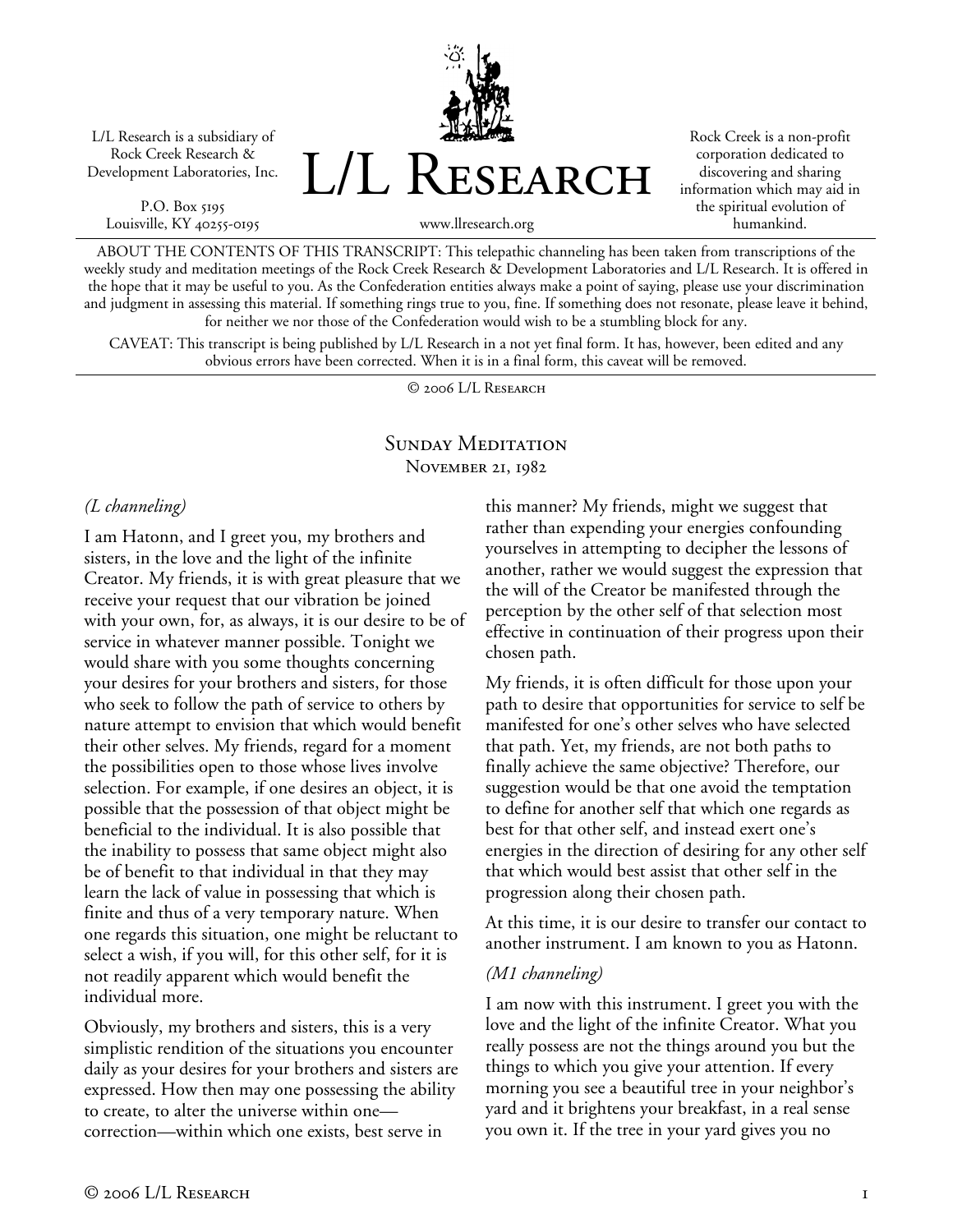attention and you pay no attention to it, it really isn't yours. The same is true of friendship. You may meet a person that you only see a few times, and yet the feeling between you is so intense in depth, and the attention which you give to each other is so bright that if that person should leave the Earth, even though you had seen her only a few times, you would feel a real loss. It is important to give attention to things rather than go blindly through life. Somehow a man's first house, which he lovingly put together and saved his money to buy the furniture, remains with him forever and if he becomes a rich man and has many houses and could not describe the rooms in the houses or what is on the table or what is on the shelf, they don't really belong to him.

If you really want to acquire possessions, notice things. You had a poet who talked about daffodils, and when the season was gone he still possessed them. Do not go blindly through life not noticing things. The only things you really own are the things to which you give your attention either lovingly or with hate. If you dislike something intensely, you own it. If you love it intensely you own it. But if you can't remember it, even though in your world you possess it, it does not belong to you. Do not go blindly through life. Be aware of people. Be aware of things. Live intensely. I am Hatonn. I leave this instrument.

### *(Carla channeling)*

I am Hatonn, and again I greet you in the love and in the light of our infinite Creator. We may rename this instrument, "Wait-A-While," for every time we contact her when the newer channels are present she says, "Wait a while." But we say to you, my sister, we must exercise you as well. There are varying degrees of newness, but there is no oldness. We shall continue through this instrument. And so as you strive for excellence in being, my friend, as you strive to serve others, to serve the Creator, you come up against a formidable difficulty and that, my brothers and sisters, is your own sensibility. You know what you would do to be kind and good and helpful. But there are many cases in which, not having expected telepathy between yourselves, you do not know what will truly be kind, good or helpful for one to whom you wish only good. And in many cases that other self will not be able to tell you what he or she may need. For your density is a complex one, and if you

are dealing with it in all of its illusory splendor, your feelings grow complex and difficult to discern amidst the grit and grime that gets into the machinery of complexity.

There is, however, one way which cannot fail to aid an other self, and we present it to you in all of its stark simplicity, knowing that it is the simple things that are the hardest to grasp and attain. If you can be who you are clearly and lucidly, with each petal of your own bloom open to the world, you are then by your presence manifesting your totally unique and utterly personal love. Who you are may be cranky, judgmental, difficult or angry, but if that is who you are, and if that is what you show, then you are living; and as you open, those angers, those uncomfortable configurations of mind and emotions are flicked away by the clean waters of experience. Very few people, my friends, feel free to be, and yet only out of that being, that which you see as imperfect and possibly implausible to love, can come the spontaneity in which you catch a moment for love as a dewdrop catches the sun.

Yes, my friends, it is very difficult to do anything for another, and do it in total harmony with the desires of another. But can you give yourself to the world about you? If you can, my friends, the Creator's manifestation shall never be more nearly perfect in your illusion than at that very moment. Much has been written in your holy works about trust. Trust in the Creator. Abide in the Creator. Shelter yourself under His wings. But Who is the Creator, and how far away are those beings? We say to you, my friends, you dwell in the tabernacle. Your feet are upon holy ground. The Creator is with you at this moment without reservation, without holding back. He is not only among you, He is you. This infinite invisible presence of love is you. We dwell with you. The creation dwells with you. And to come to a more everyday ethic, your other selves dwell with you in that tabernacle, and only you can open the gates that let them in.

Why is it that some seem to offer a blessing? Is it not, my friends, because they have opened to you that which is their own self? Thus begin always by loving the Creator that is you. And then go forward proudly, and love what you are manifesting this very day, this very moment. Whatever you consider imperfect of God, take time to love it. Good or bad, however you judge, remember to put aside and love,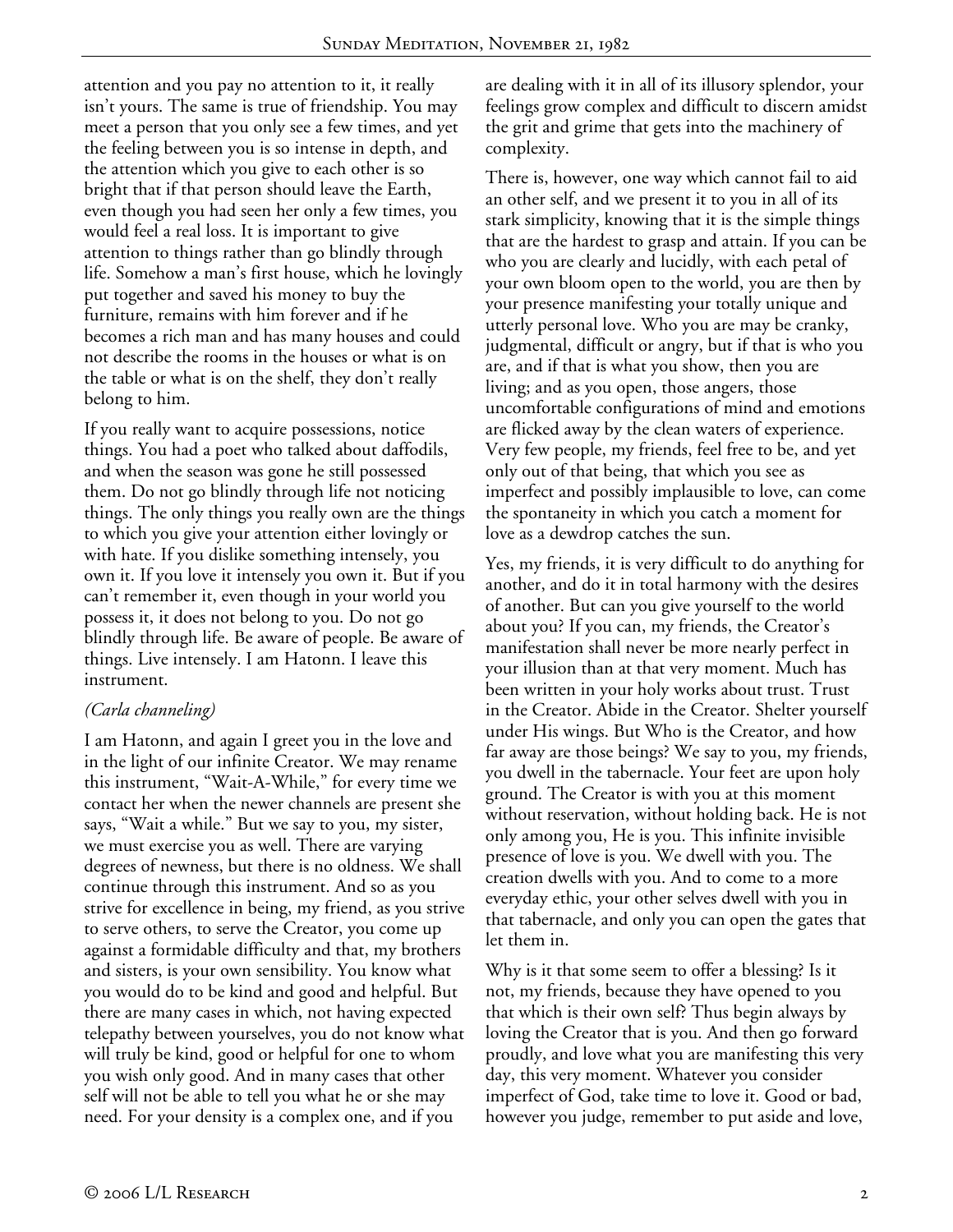and open and open and again until the universe is beloved within you. And the next time that you attempt to say the right thing, to make the right gesture, to give the right gift, to show the right consideration, and fall completely flat upon your nose, arise from this in the knowledge that you have done something, and what you have done has not had the outcome you thought would be helpful. But how do you know how your being affects those whose lives you touch, touch now and will touch? This, my friends, shall always in your illusion be a mystery.

We would close, if we may, through another instrument. I am known to you as Hatonn.

## *(M1 channeling)*

I am Hatonn. I am now with this instrument. I greet you with the love and the light of the infinite Creator. Continuing my theme on your attention. Not everyone can be a famous painter as Rembrandt. His attention could concentrate so much that he saw the inner soul of the people, the inner meaning of a tree or the animal. You may not have the hands to put this intensity on paper but you can have the eyes of a Rembrandt. When you see a tree do you feel the struggle that made the growth? Do you feel the sun and the light and the stars through which it weathered? When you meet a human being do you see only the surface or do you look to their soul? When you see a beautiful object, does it have an inner meaning? You may not have the hands of a Rembrandt, but try to cultivate the eyes of a Rembrandt.

I am Hatonn. I leave this instrument.

# *(M2 channeling)*

I am Hatonn. We greet you through this instrument. We were going to close through the one known as K, but find this instrument does not wish to channel at this time. Just a brief word of closing, my friends. It is a great service you offer us by letting us share our humble thoughts with you and share this joyous fellowship with you. For as we share with you the morsels of understanding, we once again have the opportunity to review those concepts and thoughts and learn even as we teach. What a joy to learn and teach and share with other selves such as you. Our blessings are with you. We leave you in the love and the light of the one infinite Creator. We are known to you as Hatonn.

# *(Jim channeling)*

I am Latwii, and I greet you, my friends, in the love and in the light of our infinite Creator. Once again it is our honor to be asked to join your group in the capacity of attempting to answer those queries which are upon your minds. May we then begin with the first query?

**K:** I have a question. It came to mind last week when we were ending the meditation. We always end by sending light to someone who is either sick or going through some problems and I noticed what happens then—and what happens often when I'm, say, reading about someone in a newspaper or hearing about it or on TV—that I think about what they're going through and pray for them to have strength, but I also imagine what they're feeling, and when I do I feel an overwhelming sorrow to the point of tears sometimes, imagining what they are feeling. My question is, am I spending more energy on feeling what they're going through—is that taking away from the energy that I could be sending to them to give them strength?

I am Latwii, and am aware of your query, my sister. Quite the contrary, my sister. The feelings which you feel might be termed the motivating factor which makes the healing vibrations you send such entities most effective, for what you feel is compassion. Compassion which is felt deeply enough, the tear is an outer manifestation of the great desire and ability to love which resides within your and every being. And, my sister, what greater healing power than love?

May we answer you further, my sister?

**K:** No, thank you.

I am Latwii. We thank you. Is there another query at this time?

**S:** Yes. Latwii, can you give me any information on—about the unusual physical sensation I experienced this evening?

I am Latwii, and am aware of your query, my sister. We find there is some limit to that which we might describe, for we do not wish to infringe upon your free will, but may suggest that in part the sensation which you are experiencing is the re-contact with those entities gathered about you who for, shall we say, a family of seekers—that you have felt the presence of fellow seekers is a manifestation of your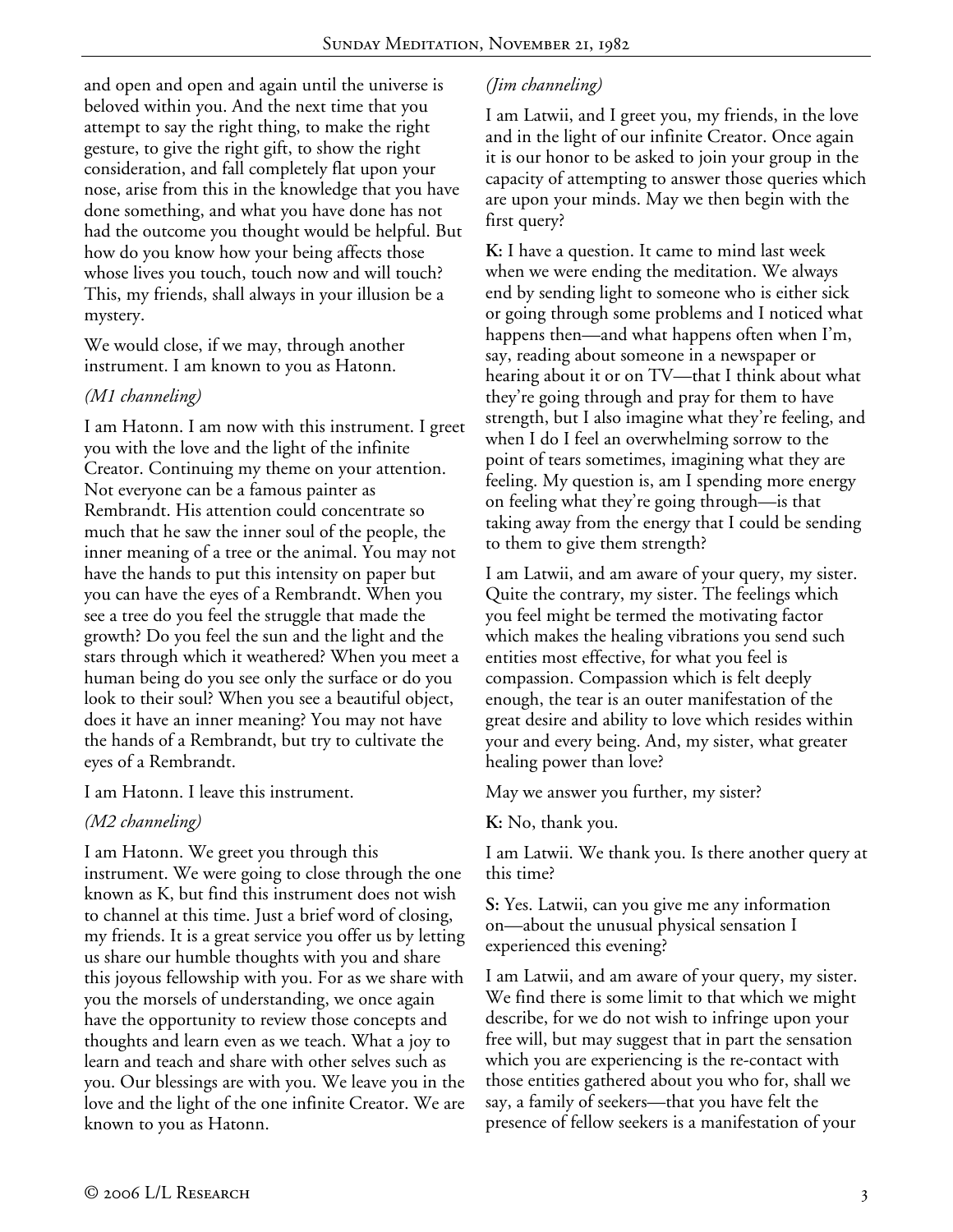own desire to seek, which has blended or harmonized, shall we say, with a kindred vibration of others.

May we answer you further, my sister?

**S:** No, thank you, Latwii.

I am Latwii. We thank you. Is there another query at this time?

**Carla:** Is there anything that you can tell me about why  $\dots$ 

*(Side one of tape ends.)* 

### *(Jim channeling)*

I am Latwii, and we are once again with this instrument. Please continue.

**Carla:** Okay. Is there any comment that you can make about why my singing voice seemed to change quite a bit when I went to sing on my brother's record album in Washington a couple of weeks ago. I've pondered this a bit, and all of the ideas that I first had about getting used to the microphone—it was different than any I'd any used before, and what not—don't really wash, and I wondered if there was some sort of subliminal guidance involved. I certainly prayed for it, and we consciously all prayed each night as we began our recording.

I am Latwii, and am aware of your query, my sister. To begin, may we say that your great desire to be of service in the recording of the music which you and your brother created was the overriding factor which permitted your voice to become a more finely tuned instrument of praise for the one Creator. As you refined this desire each moment by focusing upon each note, powered by the prayer, of those about you, your voice then became transformed, shall we say. The vibrations of sound which emanated then from your vehicle were stepped up so that the love and the light which you desired to share would have clearer access and expression through your voice. We find that this experience was also tinted, shall we say, with an underlying concern which was somewhat deleterious, and times—and at times was responsible for the relapse, shall we say, of the voice into less than desirable patterns. This concern which was at that time felt has been, as we notice, dealt with in your daily pattern of existence. Therefore we may speak as we have spoken.

May we answer you further, my sister?

**Carla:** No, I guess not, although I haven't a clue as to what it is I solved in my daily existence that allowed you to speak. I'm glad I did something. Thank you very much. I'm still puzzled, I think. I think I liked my old voice better. I was really disturbed by listening to the changes. Perhaps I'm not the one to judge. Is it possible that the softer voice, more transparent voice, gets across the words better for people to listen to? Is that possible?

I am Latwii. My sister, as we have stated many times …

**Carla:** Anything is possible.

This is correct. May we also suggest that that vibration which emanates from the heart and is felt to the core of the being is the most effective vehicle for transmitting the concepts which you wish to share. It is not just the ear which hears, but also the heart.

May we answer you further, my sister?

**Carla:** [Not] unless you know how to make me sound more like Carly Simon.

I am Latwii. My sister, our limits are quite evident.

**Carla:** Right. Me too. Thank you very much.

I am Latwii. We thank you. Is there another query at this time?

**K:** Well, yes. I guess I know the answer, and yet let me ask anyway. I listened to the—I think it was, "Face The Nation," at twelve o'clock today and there was a man. I forgot his name right now, but he was the one that helped bring New York out of financial mess five years ago, and the statement went something like this, that the whole world is in a mess, and that if the United States and Europe … Western Europe and Japan, if they cannot cooperate for the good of the world, he sees nothing but ruin ahead of us, and he also said that before this can be done there must be a Congress and a Executive Branch that will be absolutely bipartisan in their decisions, so it really sounded very bad. Would you comment on that?

I am Latwii, and am aware of your query, my sister. If we might borrow the message which our brothers and sisters of Hatonn have shared with your group this evening, it is not easy to determine what is of value and what shall be of service to another. As you look about you, you see the world in which you live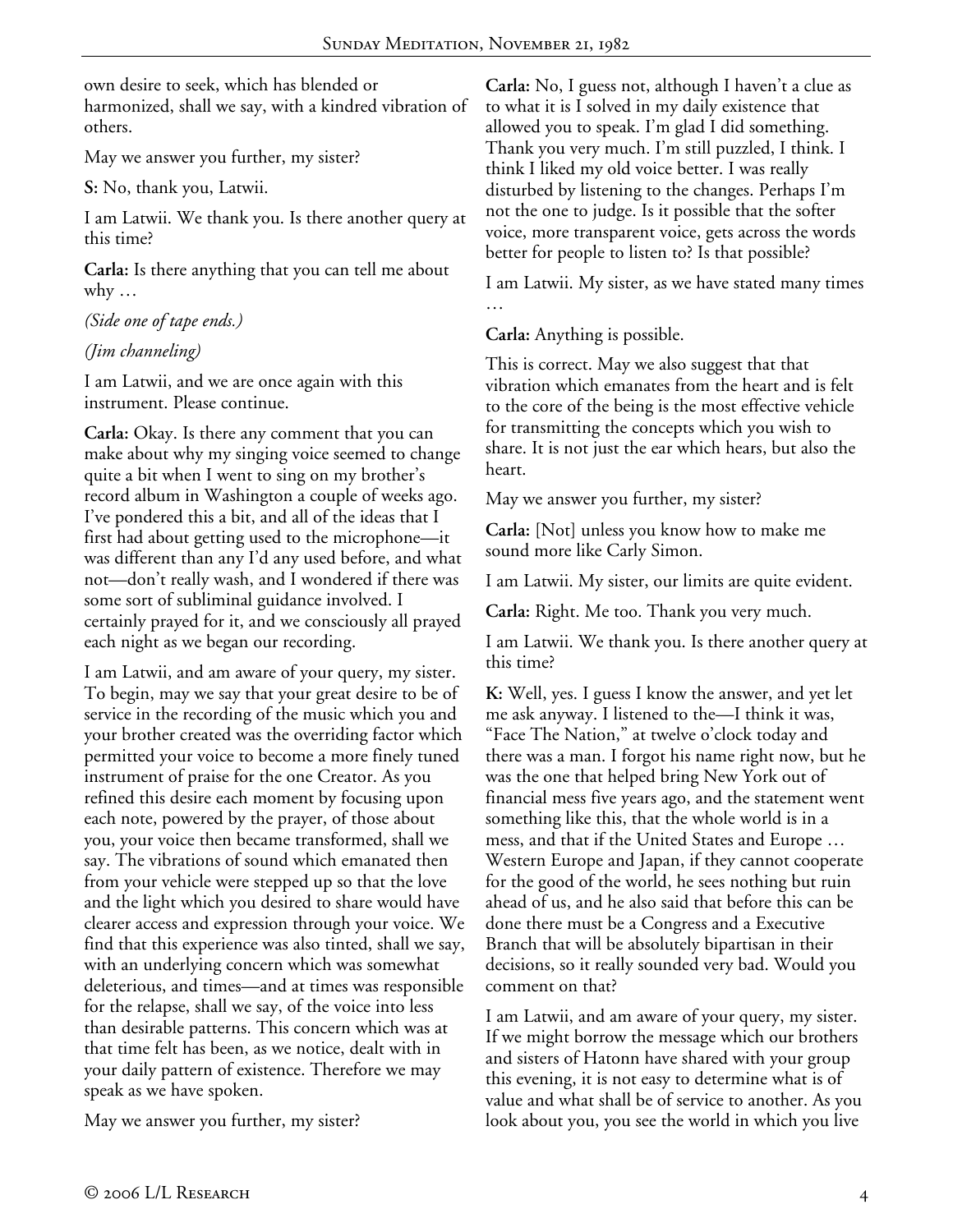transforming itself in ways quite confusing. That there are problems is agreed. The solutions are many and in doubt. What it—we correct this instrument—what is it that is lacking? Above what level shall entities upon your planet find the love which they seek, yet which is so little found. Can it be legislated? As you look about you and see pain, sorrow, poverty, suffering, confusion, illness, violence, death intensified beyond all imagination, what then can there be to hope for? Can love be found in such surroundings? Have your peoples traveled this path to such an extent that love is unavailable? Can some elected official change the course, my friends?

Consider that what you seek is a portion of [the] one original Thought. That Thought is unity. That Thought of the one Creator has allowed each portion of Itself to travel through free will within the creation of the one original Thought. The journey takes many turns. Yet within each moment, love exists. Within each moment, the Creator resides in full at all times. That this is not recognized does not diminish its truth. Such difficulties provide the stimulus for the inner seeking as the outer world begins to fade, for it becomes apparent to the seeker that love may best be found within the heart of the being. Love then found there might be radiated, as a beacon shines light in the darkest portion of the night. Sorrow and suffering then motivate those feeling the suffering to seek more and more within, more and more in that portion of your illusion which love inhabits purely and always readily available.

May we answer you further, my sister?

**K:** Well, to summarize just a bit, when the distress of the world—and to use his expression—the mess that it's in really does then cause or bring about greater seeking. In other words, that the mess gets worse, we seek more to find this love, or we seek more as a result. That's what I'm asking.

I am Latwii. This is correct, my sister. To use a simple analogy, the students taking a class know there is that which you call the final exam. If the work is done as the course proceeds, the final exam presents but nominal difficulty. If on the other hand, the work is done imperfectly, perhaps ignored, the final exam becomes a challenge, yet each knows there is the exam and shall then make the greater effort to pass it. Each entity upon your planet within

the depths of the being knows that the incarnations now enacted are what might be called the last opportunity of this master cycle to pass the exam upon your planet. Therefore each subconsciously seeks the greatest means of making available those lessons whose learning shall allow the passing. The lessons may be many. The catalyst may be great. Yet the opportunities also are infinite and each seeks the one Creator within the being as the catalyst grows more and more intense.

May we answer you further, my sister?

**K:** No, I guess not, except I guess then we should rejoice and weep at the same time. Is that about where we are?

I am Latwii. My sister, in truth there is only joy, for the Creator within each always rejoices at the experience each brings to each and to the Creator. Each is a treasure. Rejoice then in your being.

May we answer you further?

**K:** No, thank you very much.

I am Latwii. We thank you. Is there another query at this time?

**S:** Yes, Latwii. Along the same lines, can imagery aid our people and our planet in any way?

I am Latwii, and am aware of your query, my sister. For those with the desire to be of service in this manner, the sending of love and light, whether by prayer or imagery or ritual is most effective, for as you are in truth one being, as any portion of that being bids love and light to another portion, it bids it to itself, and as it is bid so it is felt, and so its work is done.

May we answer you further, my sister?

**S:** No, thank you.

I am Latwii. We thank you. Is there another query at this time?

**Carla:** There is a person that is not ill in a lifethreatening sense, but has a very critical injury which will affect his future, and I asked Nona, and I called for Nona all through the—when I wasn't actually channeling I was asking for her to come, but there is no Nona around. Why?

I am Latwii, and am aware of your query, my sister. Again, may we borrow from the message of the brothers and sisters of Hatonn. It is most difficult,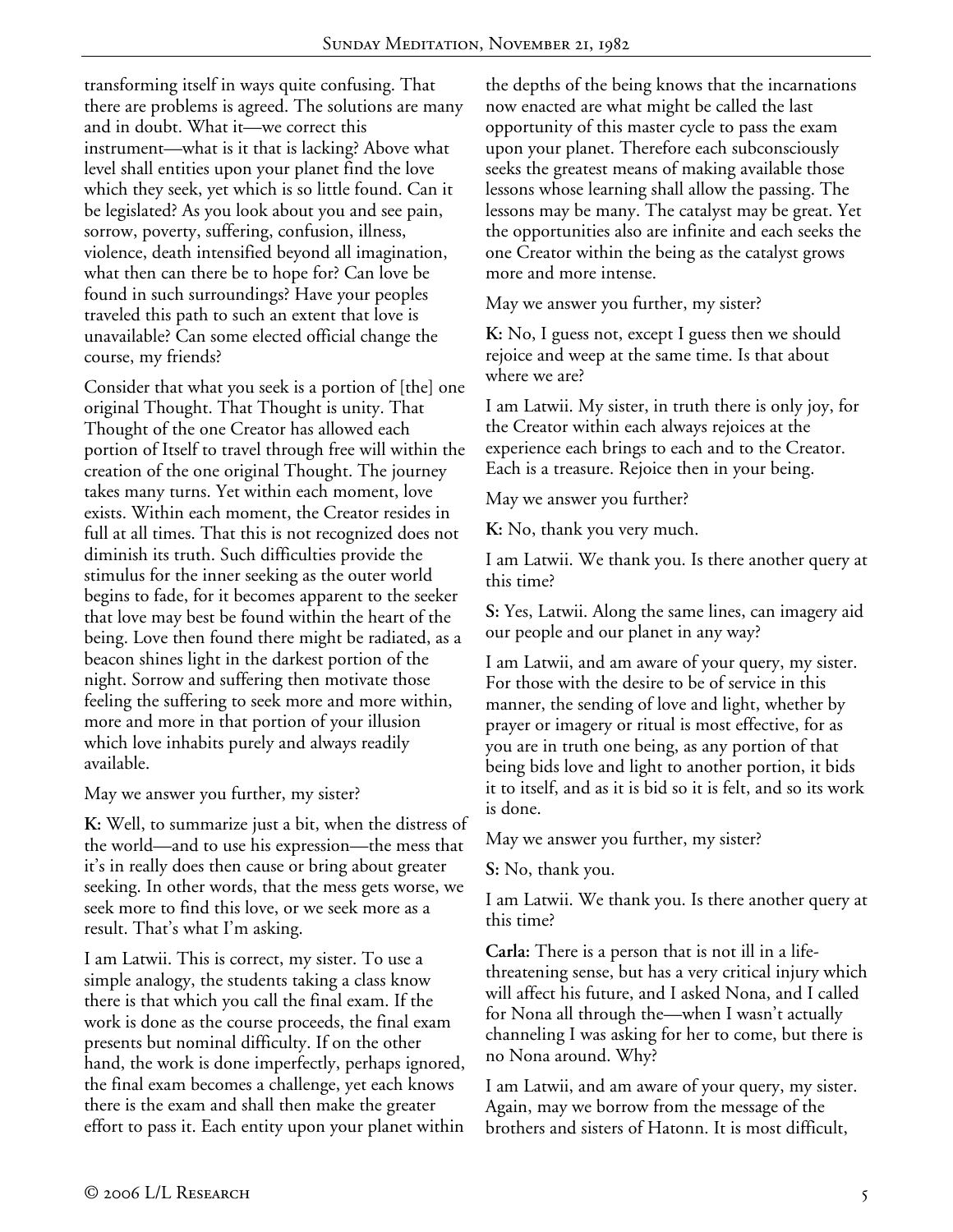my sister to know how to serve another well. What may seem to one to be a great difficulty in need of removal may in truth be to the one suffering such difficulty the appropriate [means] of learning a certain lesson or of experiencing a certain event that will in turn lead to the learning that is desired. Upon the deeper levels of the being, the entity itself may consciously wish that every waking moment to be rid of the difficulty yet be unaware of its deeper significance which serves it far better than the removal would serve it. Therefore, the entities which serve as guardians to such an entity protect in a certain manner the learning for that entity, and this protection may include the healing of the distortion or the continuation of the distortion so that the wishes of the entity upon its deepest level of being might be respected.

May we answer you further, my sister?

**Carla:** So when Nona comes, it's because the person for whom help is desired also in free will would accept help. Is this correct? In other words, I was coming up against the Law of Free Will.

I am Latwii. This is correct, my sister. May we answer you further?

**Carla:** Is it beyond the bounds of free will to send light to the person?

I am Latwii. To send the love and the light is that which may always be done without the infringement upon free will, for each entity has the free will as to how or whether to use such love and light.

May we answer you further, my sister?

**Carla:** That's a very clear answer. Thank you.

I am Latwii. We thank you. Is there another query at this time?

**R:** Yes. The more exposure I get to the new age, the more it's turning into a kind of a zoo. Levels and dimensions and planets, channels, and I've lost any attempt to come up with a score card for sorting them all out, or trying to reconcile one point or another. At least they don't seem to be fighting each other like in centuries past, but there still seems to be room for a lot of tolerance of contradictions or limited viewpoints, no matter where they come from, what level who's revealing, even some of the so-called highest sources that only a decade or two ago we were hearing [from] about the hierarchy and stuff. Hardly a week passes in my life without some

channeler, some source trying to correct some job that some other channel or source seems to have been inadequate on, and I'm just wondering how long we're going to have to put up with this. Are we ever going to find an age when this kind of work, when there's a lot of corroboration, and it's really getting together, or are we going to go through a lot more confusion yet, even in the higher levels?

I am Latwii, and am aware of your query, my brother. Within your illusion it is most important that each entity seek for the truth of its being within the heart of its being. To have information which reveals the truth of the being given from, shall we say, outside of the being's own seeking is what we of the Confederation of Planets in the Service of the Infinite Creator determine as an infringement of free will, for if entities of other dimensions were able to give information which was without doubt the truth then the people of your planet would not have the impetus to seek from within. If, for example, what you call the UFOs were to land, speak openly to your peoples so that all could see the great feats and miracles possible in performance by such entities, then undue weight would be given to their words and inner seeking upon the part of each of your peoples would suffer.

The confusion that exists upon your planet at this time is most important, for it then requires that each seeker attempt to sort through that confusion, to take that which has value within its seeking in meditation, and to enlarge there upon it using it as a signpost and to discard that information which has no value. In this way, the seeker's strength of being is exercised and the seeker grows spiritually. If the seeker did not use the discrimination which confusion necessitates, the seeking would be less effective. The truth exists within each entity no matter what source is information. No channeled information can match the truth which lies within each being. Therefore, when we speak to groups such as this one, we always advise each to take whatever we say as our offering of service, yet our opinion only, to take that which has meaning, to discard that which has none, for we are not infallible, and seek only to serve as what may be called the guide. We cannot give the truth to any. The truth is already within each and awaits the seeking.

May we answer you further, my brother?